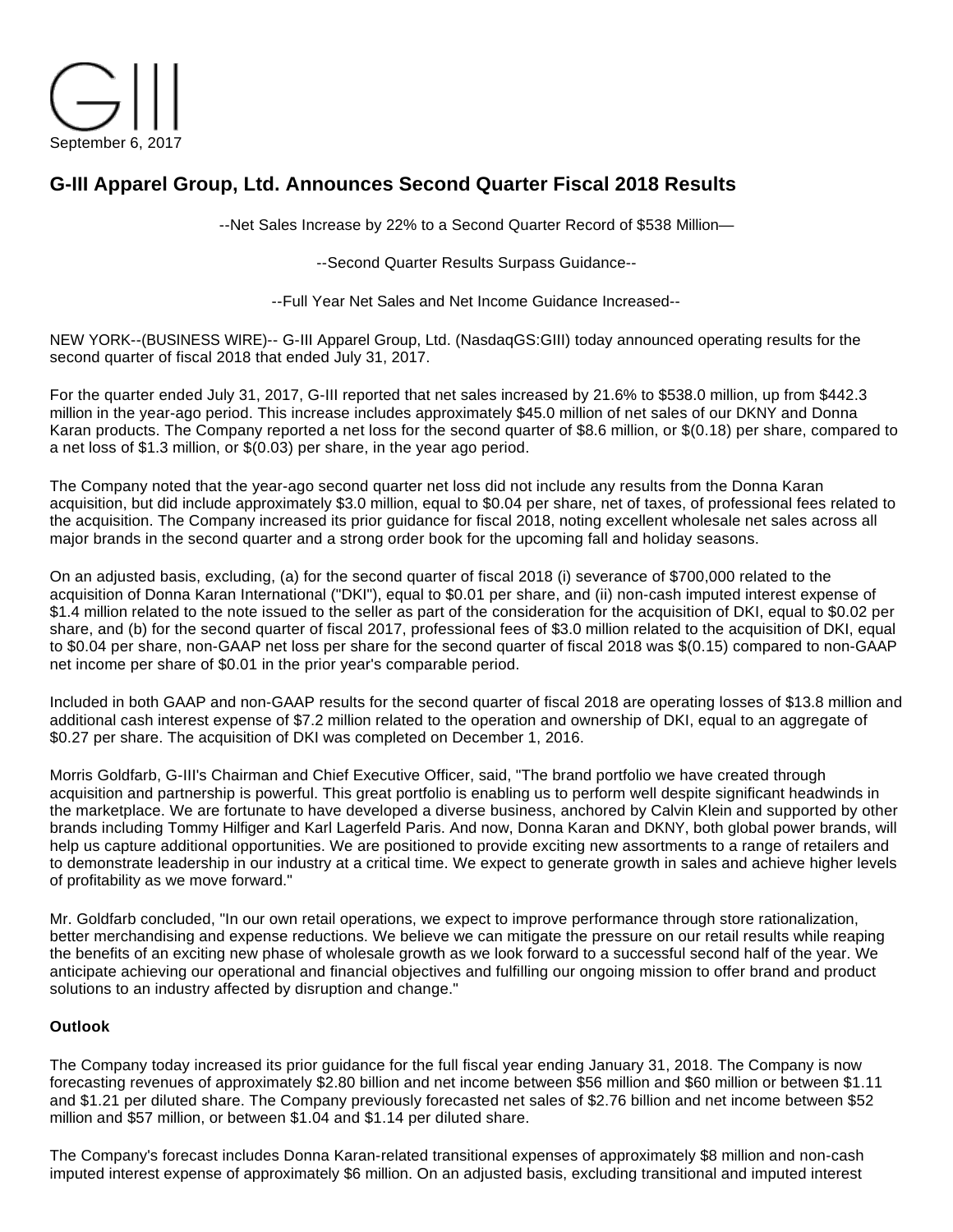expenses, the Company now anticipates non-GAAP net income of between approximately \$64 million and \$69 million, or between \$1.28 and \$1.38 per diluted share. The Company's previous forecast was for non-GAAP net income of between approximately \$60 and \$65 million, or between \$1.20 and \$1.30 per diluted share.

The forecasted GAAP and non-GAAP results reflect expected operating losses of approximately \$23.0 million and additional interest expense of approximately \$23.0 million, equal to an aggregate of \$0.57 per diluted share, associated with the Donna Karan business. The per share forecasts above include the impact of the issuance of approximately 2.6 million shares of new G-III common stock to the seller of DKI on December 1, 2016.

The Company is now forecasting projected full-year adjusted EBITDA for fiscal 2018 between \$180 million and \$188 million compared to adjusted EBITDA of \$148.1 million in fiscal 2017 and compared to its previous forecast of adjusted EBITDA of between \$178 million and \$186 million. This adjusted EBITDA guidance includes a forecasted full-year operating loss of approximately \$12 million associated with the Donna Karan business.

For the third fiscal quarter ending October 31, 2017, the Company is forecasting net sales of approximately \$1.03 billion and net income between \$69 million and \$73 million, or between \$1.36 and \$1.46 per diluted share. This forecast compares to net sales of \$883 million and net income of \$70.6 million, or \$1.50 per diluted share, reported for the third quarter of fiscal 2017.

The third quarter forecast assumes Donna Karan related transitional expenses of approximately \$6.0 million and non-cash imputed interest expense of \$1.4 million. On an adjusted basis, excluding transitional and imputed interest expenses, the Company is forecasting third quarter non-GAAP net income between \$73 million and \$78 million, or between \$1.45 and \$1.55 per diluted share. The Company reported net income of \$70.6 million, or \$1.50 per diluted share, for the fiscal quarter ended October 31, 2016.

### **Non-GAAP Financial Measures**

Reconciliations of GAAP net income to non-GAAP net income, GAAP net income (loss) per share to non-GAAP net income (loss) per share and of GAAP net income to adjusted EBITDA are presented in tables accompanying the condensed financial statements included in this release and provide useful information to evaluate the Company's operational performance. Non-GAAP net income, non-GAAP net income (loss) per share and adjusted EBITDA should be evaluated in light of the Company's financial results prepared in accordance with GAAP.

#### **About G-III Apparel Group, Ltd.**

G-III is a leading manufacturer and distributor of apparel and accessories under licensed brands, owned brands and private label brands. G-III's owned brands include Donna Karan, DKNY, Vilebrequin, G. H. Bass, Andrew Marc, Marc New York, Eliza J and Jessica Howard. G-III has fashion licenses under the Calvin Klein, Tommy Hilfiger, Karl Lagerfeld Paris, Kenneth Cole, Cole Haan, Guess?, Vince Camuto, Ivanka Trump, Kensie, Levi's and Dockers brands. Through our team sports business, G-III has licenses with the National Football League, National Basketball Association, Major League Baseball, National Hockey League, Hands High, Touch by Alyssa Milano and more than 100 U.S. colleges and universities. G-III also operates retail stores under the DKNY, Wilsons Leather, G. H. Bass, Vilebrequin, Calvin Klein Performance and Karl Lagerfeld Paris names.

Statements concerning G-III's business outlook or future economic performance, anticipated revenues, expenses or other financial items; product introductions and plans and objectives related thereto; and statements concerning assumptions made or expectations as to any future events, conditions, performance or other matters are "forward-looking statements" as that term is defined under the Federal Securities laws. Forward-looking statements are subject to risks, uncertainties and factors which include, but are not limited to, reliance on licensed product, reliance on foreign manufacturers, risks of doing business abroad, the current economic and credit environment, the nature of the apparel industry, including changing customer demand and tastes, customer concentration, seasonality, risks of operating a retail business, customer acceptance of new products, the impact of competitive products and pricing, dependence on existing management, possible disruption from acquisitions, risks relating to G-III's acquisition of Donna Karan International Inc. and general economic conditions, as well as other risks detailed in G-III's filings with the Securities and Exchange Commission. G-III assumes no obligation to update the information in this release.

> **G-III APPAREL GROUP, LTD. AND SUBSIDIARIES (NASDAQGS: GIII) CONSOLIDATED STATEMENTS OF OPERATIONS AND SELECTED BALANCE SHEET DATA (In thousands, except per share amounts)**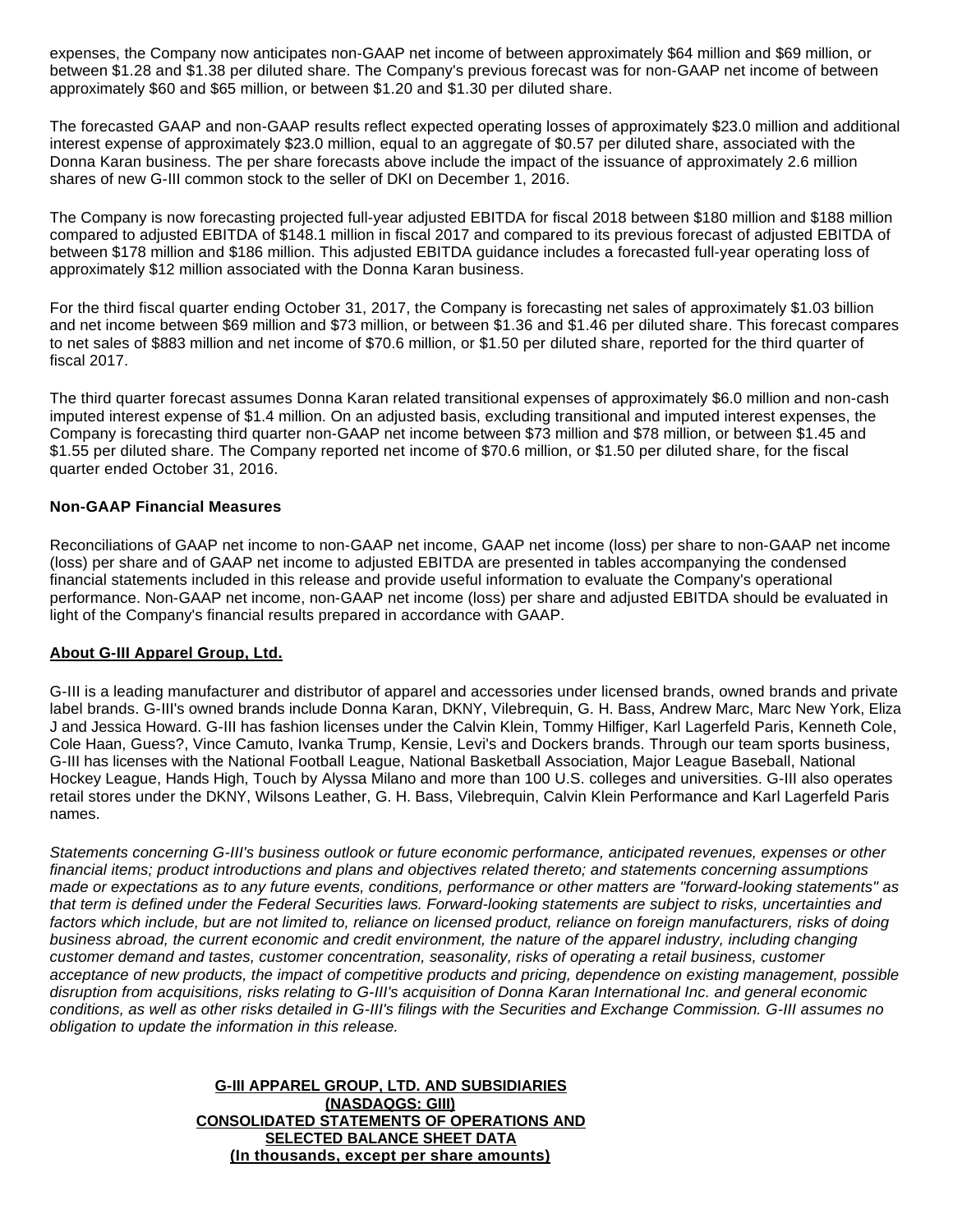|                                                    | <b>Three Months Ended</b> |           |                | <b>Six Months Ended</b> |                      |    |                                          |
|----------------------------------------------------|---------------------------|-----------|----------------|-------------------------|----------------------|----|------------------------------------------|
|                                                    | <b>July 31,</b>           |           |                | <b>July 31,</b>         |                      |    |                                          |
|                                                    |                           | 2017      | 2016           |                         | 2017                 |    | 2016                                     |
| Net sales                                          |                           | \$538,006 | \$442,267      |                         | \$1,067,048          | \$ | 899,670                                  |
| Cost of sales                                      |                           | 335,115   | 286,624        |                         | 662,301              |    | 578,358                                  |
| Gross profit                                       |                           | 202,891   | 155,643        |                         | 404,747              |    | 321,312                                  |
| Selling, general and administrative expenses       |                           | 195,849   | 153,168        |                         | 393,260              |    | 306,273                                  |
| Depreciation and amortization                      |                           | 10,736    | 7,672          |                         | 20,574               |    | 14,865                                   |
| Operating profit (loss)                            |                           | (3,694)   | (5, 197)       |                         | (9,087)              |    | 174                                      |
| Equity gain (loss) in investment                   |                           |           | 348            |                         | (1, 152)             |    | 617                                      |
| Interest and financing charges, net                |                           | (9,639)   | (1,056)        |                         | (19, 588)            |    | (2, 298)                                 |
| (Loss) before taxes                                |                           | (13, 333) | (5,905)        |                         | (29, 827)            |    | (1,507)                                  |
| Income tax (benefit)                               |                           | (4, 765)  | (4,612)        |                         | (10, 868)            |    | (2,985)                                  |
| Net income (loss)                                  | \$                        | (8, 568)  | \$<br>(1, 293) | \$                      | (18, 959)            | \$ | 1,478                                    |
|                                                    |                           |           |                |                         |                      |    |                                          |
| Net income (loss) per common share:                |                           |           |                |                         |                      |    |                                          |
| Basic                                              | \$                        | (0.18)    | \$<br>(0.03)   | \$                      | (0.39)               | \$ | 0.03                                     |
| <b>Diluted</b>                                     | \$                        | (0.18)    | \$<br>(0.03)   | \$                      | (0.39)               | \$ | 0.03                                     |
| Weighted average shares outstanding:               |                           |           |                |                         |                      |    |                                          |
| Basic                                              |                           | 48,689    | 45,667         |                         | 48,669               |    | 45,601                                   |
| <b>Diluted</b>                                     |                           | 48,689    | 45,667         |                         | 48,669               |    | 46,967                                   |
| <b>Selected Balance Sheet Data (in thousands):</b> |                           |           | At July 31,    |                         |                      |    |                                          |
|                                                    |                           |           |                |                         | 2017                 |    | 2016                                     |
| $\bigcap_{n=1}^{\infty}$                           |                           |           |                |                         | $\sim$ $\sim$ $\sim$ |    | $\lambda$ $\lambda$ $\sim$ $\sim$ $\sim$ |

|                                   | 2017      | 2016      |
|-----------------------------------|-----------|-----------|
| Cash                              | 58.782    | 44.950    |
| Working Capital                   | 689.037   | 634,582   |
| Inventory                         | 655.272   | 569.996   |
| Total Assets                      | 2.042.051 | 1.259.520 |
| Long-Term Debt                    | 568.834   |           |
| <b>Total Stockholders' Equity</b> | 1,021,034 | 900,105   |

#### **G-III APPAREL GROUP, LTD. AND SUBSIDIARIES RECONCILIATION OF ACTUAL GAAP NET INCOME (LOSS) PER SHARE TO ACTUAL NON-GAAP NET INCOME (LOSS) PER SHARE (Unaudited)**

|                                                          | <b>Actual Three</b><br><b>Months Ending</b><br>July 31, 2017 | <b>Actual Three</b><br><b>Months Ended</b><br>July 31, 2016 | <b>Actual Six</b><br><b>Months Ending</b><br>July 31, 2017 | <b>Actual Six</b><br><b>Months Ended</b><br>July 31, 2016 |
|----------------------------------------------------------|--------------------------------------------------------------|-------------------------------------------------------------|------------------------------------------------------------|-----------------------------------------------------------|
| GAAP diluted net income (loss) per common<br>share       | \$(0.18)                                                     | \$(0.03)                                                    | \$ (0.39)                                                  | \$0.03                                                    |
| Excluded from non-GAAP:                                  |                                                              |                                                             |                                                            |                                                           |
| Professional fees associated with the DKI<br>acquisition |                                                              | 0.06                                                        |                                                            | 0.06                                                      |
| Non-cash imputed interest                                | 0.03                                                         |                                                             | 0.06                                                       |                                                           |
| Donna Karan related transitional expenses                | 0.01                                                         |                                                             | 0.04                                                       |                                                           |
| Income tax benefit impacts of non-GAAP<br>adjustments    | (0.01)                                                       | (0.02)                                                      | (0.04)                                                     | (0.02)                                                    |
| Non-GAAP diluted net income (loss) per common<br>share   | \$(0.15)                                                     | \$0.01                                                      | \$(0.33)                                                   | \$0.07                                                    |

Non-GAAP diluted net income (loss) per share is a "non-GAAP financial measure" that excludes acquisition related professional fees, non-cash imputed interest expense and Donna Karan related transitional expenses, which are comprised primarily of severance expenses, in connection with the acquisition of DKI. Income tax impacts of non-GAAP adjustments are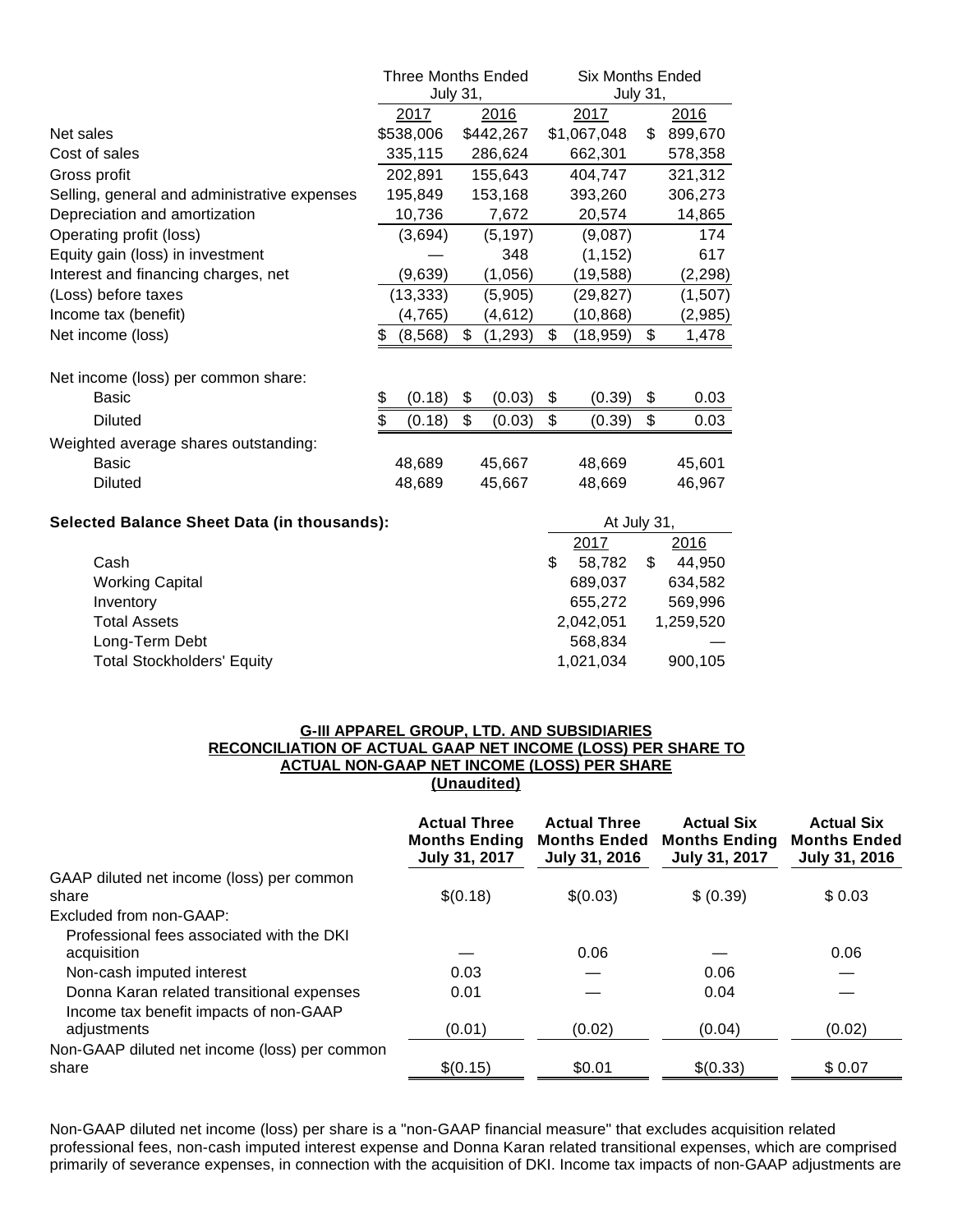calculated using the effective tax rates for the respective period. Management believes that this non-GAAP financial measure provides meaningful supplemental information regarding our performance by excluding acquisition-related expenses and charges in fiscal 2017 and 2018 that are not indicative of our core business operating results. Management uses this non-GAAP financial measure to assess our performance on a comparative basis and believes that it is also useful to investors to enable them to assess our performance on a comparative basis across historical periods and facilitate comparisons of our operating results to those of our competitors. The presentation of this financial information is not intended to be considered in isolation or as a substitute for, or superior to, the financial information prepared and presented in accordance with GAAP.

#### **G-III APPAREL GROUP, LTD. AND SUBSIDIARIES RECONCILIATION OF FORECASTED AND ACTUAL GAAP NET INCOME PER SHARE TO FORECASTED AND ACTUAL NON-GAAP NET INCOME PER SHARE (Unaudited)**

|                                   | <b>Forecasted Three</b><br><b>Months Ending</b><br>October 31, 2017 | <b>Actual Three</b><br><b>Months Ended</b><br>October 31, 2016 | <b>Forecasted Twelve</b><br><b>Months Ending</b><br><b>January 31, 2018</b> | <b>Actual Twelve</b><br><b>Months Ended</b><br><b>January 31, 2017</b> |
|-----------------------------------|---------------------------------------------------------------------|----------------------------------------------------------------|-----------------------------------------------------------------------------|------------------------------------------------------------------------|
| GAAP diluted net income per       |                                                                     |                                                                |                                                                             |                                                                        |
| common share                      | $$1.36 - $1.46$                                                     | \$1.50                                                         | $$1.11 - $1.21$                                                             | \$1.10                                                                 |
| Excluded from non-GAAP:           |                                                                     |                                                                |                                                                             |                                                                        |
| Professional fees associated with |                                                                     |                                                                |                                                                             |                                                                        |
| the DKI acquisition               |                                                                     |                                                                |                                                                             | 0.16                                                                   |
| Non-cash imputed interest         | 0.03                                                                |                                                                | 0.11                                                                        | 0.02                                                                   |
| Donna Karan related transitional  |                                                                     |                                                                |                                                                             |                                                                        |
| expenses                          | 0.11                                                                |                                                                | 0.15                                                                        | 0.08                                                                   |
| Asset impairment charges          |                                                                     |                                                                |                                                                             | 0.22                                                                   |
| Income tax expense (benefit)      |                                                                     |                                                                |                                                                             |                                                                        |
| impacts of non-GAAP adjustments   | (0.05)                                                              |                                                                | (0.09)                                                                      | (0.16)                                                                 |
| Non-GAAP diluted net income per   |                                                                     |                                                                |                                                                             |                                                                        |
| common share                      | $$1.45 - $1.55$                                                     | \$1.50                                                         | $$1.28 - $1.38$                                                             | \$1.42                                                                 |

Non-GAAP diluted net income per share is a "non-GAAP financial measure" that excludes acquisition related professional fees, non-cash imputed interest expense and Donna Karan related transitional expenses, which are comprised primarily of severance expenses, in connection with the acquisition of DKI, as well as asset impairments related to the retail operations segment in fiscal 2017. Income tax impacts of non-GAAP adjustments are calculated using the effective tax rates for the respective period. Management believes that this non-GAAP financial measure provides meaningful supplemental information regarding our performance by excluding acquisition-related expenses and charges in fiscal 2017 and 2018 and asset impairment charges in fiscal 2017 related to our retail operations segment that are not indicative of our core business operating results. Management uses this non-GAAP financial measure to assess our performance on a comparative basis and believes that it is also useful to investors to enable them to assess our performance on a comparative basis across historical periods and facilitate comparisons of our operating results to those of our competitors. The presentation of this financial information is not intended to be considered in isolation or as a substitute for, or superior to, the financial information prepared and presented in accordance with GAAP.

#### **G-III APPAREL GROUP, LTD. AND SUBSIDIARIES**

#### **RECONCILIATION OF FORECASTED AND ACTUAL NET INCOME TO FORECASTED AND ACTUAL ADJUSTED EBITDA**

(In thousands) (Unaudited)

| <b>Forecasted Twelve</b><br>Months Ending<br>January 31, 2018 | <b>Actual Twelve</b><br><b>Months Ended</b><br>January 31, 2017 |
|---------------------------------------------------------------|-----------------------------------------------------------------|
| $$56,000 - $60,000$                                           | \$51,938                                                        |
|                                                               | 7.789                                                           |
| 7.600                                                         | 3.910                                                           |
|                                                               | 10.480                                                          |
| 40.000                                                        | 32,481                                                          |
|                                                               |                                                                 |